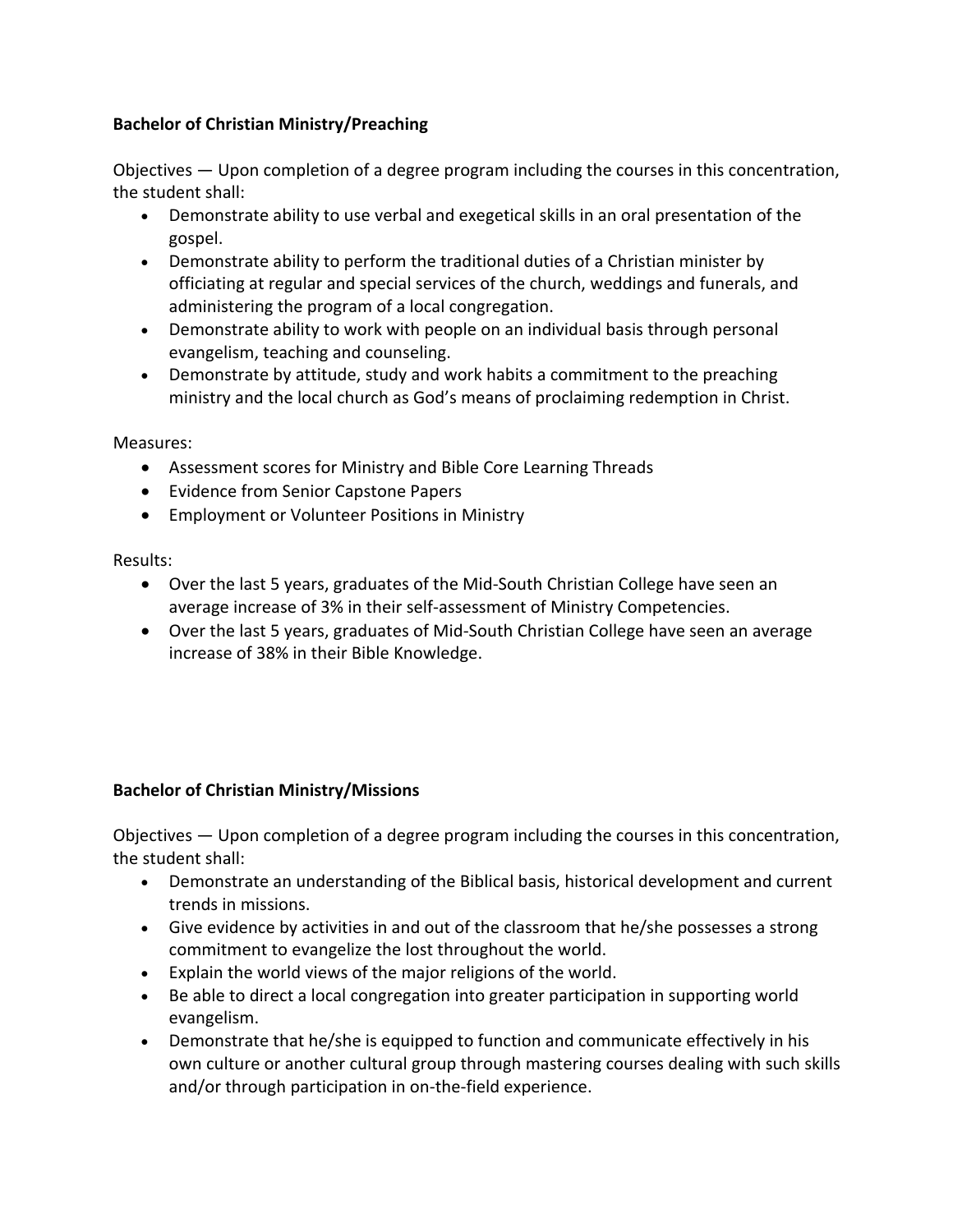Measures:

- Assessment scores for Ministry and Cross Cultural Core Learning Threads
- Evidence from Senior Capstone Papers
- Employment or Volunteer Position in Mission Ministries

Results

- Over the last 5 years, graduates of the Mid-South Christian College have seen an average increase of 3% in their self-assessment of Ministry Competencies.
- Over the last 5 years, graduates of Mid-South Christian College have seen an average increase of 20% in their Cross Cultural Competency.

## **Bachelor of Christian Education with Concentration in Youth Ministry**

Objectives — Upon completion of a degree program including the courses in this concentration, the student shall:

- Articulate a philosophy of Christian Education in the local church, based upon Biblical principles.
- Demonstrate the ability to identify the basic characteristics, psychological and spiritual needs of each age group and select the most appropriate teaching methods for each.
- Demonstrate his/her ability to teach the Word of God effectively in the local church.
- Demonstrate the ability to plan and develop an appropriate curriculum for a complete Christian Education program in a local church.
- Demonstrate adequate leadership skills necessary for organizing and supervising an effective educational program in a local church.

Measures:

- Assessment scores for Ministry and Bible Core Learning Threads
- Evidence from Senior Capstone Papers
- Employment or Volunteer Positions in Christian Education

Results:

- Over the last 5 years, graduates of the Mid-South Christian College have seen an average increase of 3% in their self-assessment of Ministry Competencies.
- Over the last 5 years, graduates of Mid-South Christian College have seen an average increase of 38% in their Bible Knowledge.